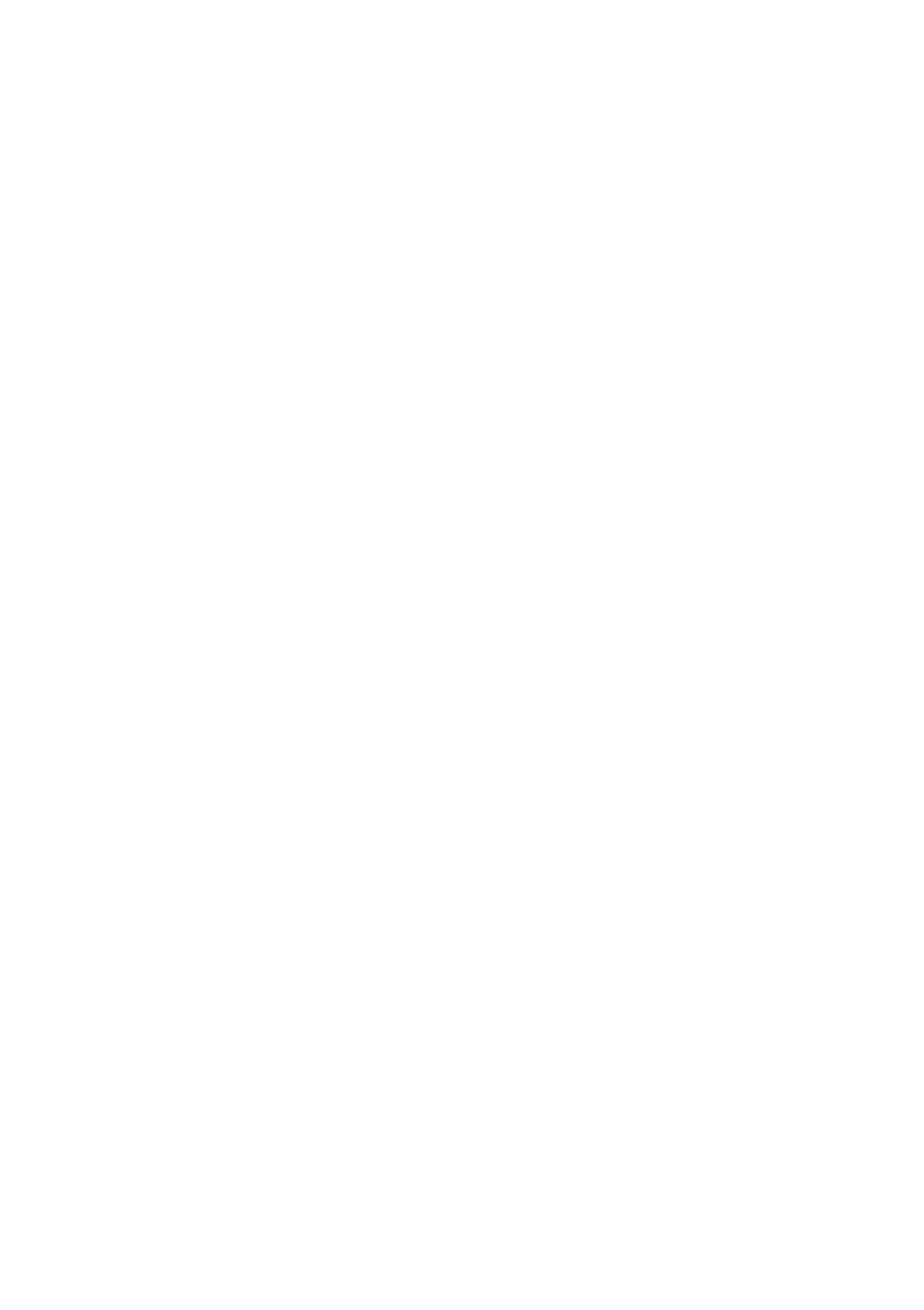## **Table of Contents**

|                                                 | 1. Introduction                                           | 4  |
|-------------------------------------------------|-----------------------------------------------------------|----|
|                                                 | 1.1. The Lausanne Seminars - Background                   | 4  |
|                                                 | 1.2. The XI <sup>th</sup> edition of the Lausanne Seminar | 4  |
|                                                 | 1.3. The purpose of the present Summary Report            | 5  |
|                                                 | 2. What are FISPs?                                        | 6  |
|                                                 | 3. What are the benefits of FISPs?                        | 7  |
|                                                 | 4. Can FISPs support asset recovery outcomes?             | 9  |
|                                                 | 5. The importance of cross-border information-sharing     | 11 |
|                                                 | 6. Key findings                                           | 13 |
|                                                 | 6.1. "Start small"                                        | 13 |
|                                                 | 6.2. No "one-size-fits-all"                               | 14 |
|                                                 | 6.3. Communication and information exchange               | 15 |
|                                                 | 6.4. Building and maintaining trust                       | 16 |
|                                                 | 6.5. Cross-border information-sharing                     | 17 |
|                                                 | 7. Conclusion and next steps                              | 18 |
| Annex - Program of the XI <sup>th</sup> Edition |                                                           | 19 |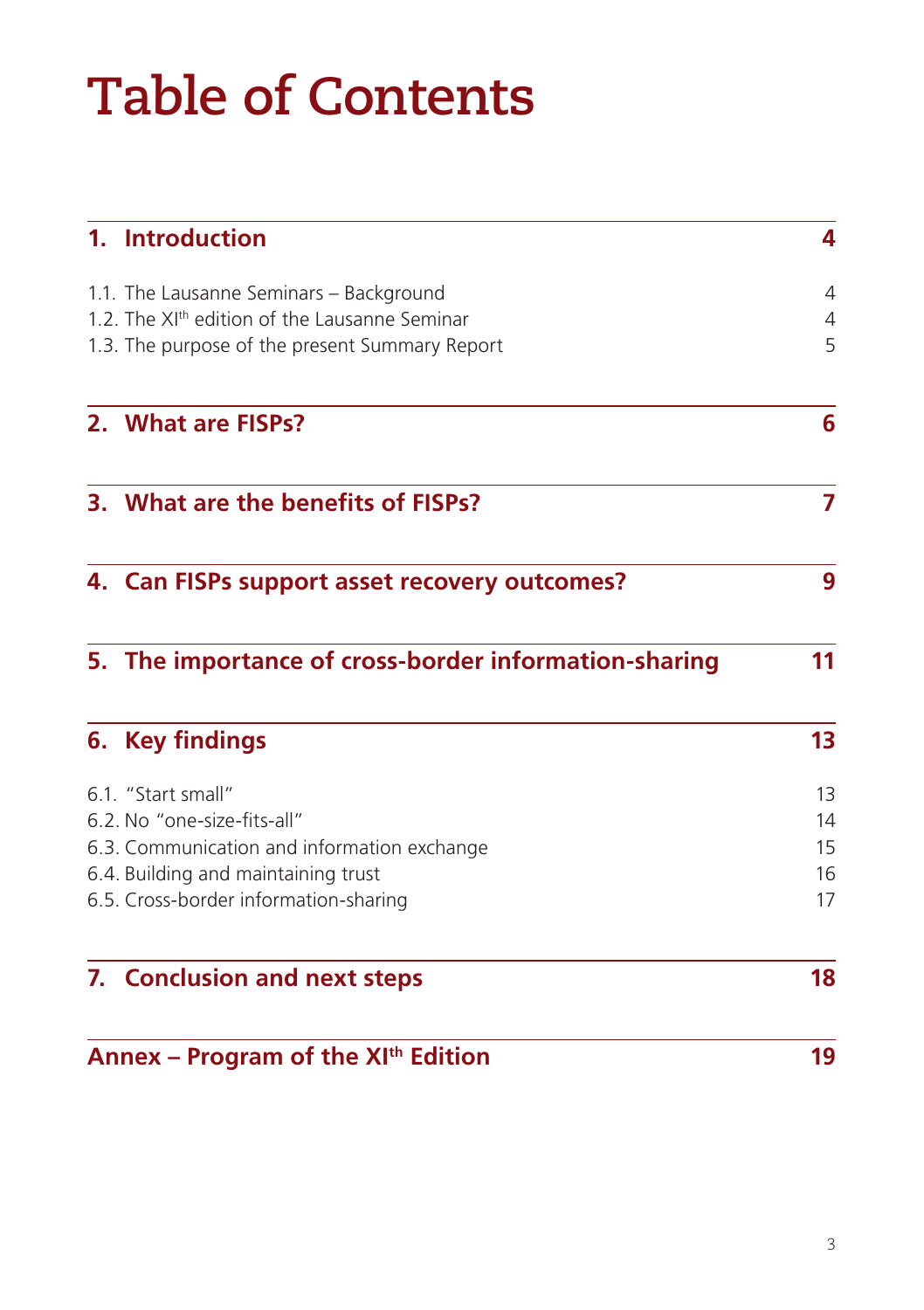# <span id="page-3-0"></span>**1. Introduction**

### **1.1. The Lausanne Seminars – Background**

Since 2001, Switzerland has been organizing asset recovery expert seminars in Lausanne (Lausanne Seminars) with a view to facilitating an exchange between asset recovery practitioners on emerging issues as well as practical and legal challenges related to asset recovery. The Lausanne Seminars also provide an excellent platform to strengthen international cooperation in combatting corruption and recovering stolen assets.

In its latest editions, the Lausanne Seminars have focused on the implementation of two United Nations' mandates to develop Guidelines for the Efficient Recovery of Stolen Assets<sup>1</sup> and a Step-by-step Guide<sup>2</sup> which were finalised in 2014 and 2017 respectively. Both mandates arose from discussions during the Lausanne Seminars and the participants' recognition that more practical guidance on asset recovery, beyond legislative guidance, is required to reduce hurdles faced by the actors involved in particular in international cases.

#### **1.2. The XIth edition of the Lausanne Seminar**

Looking beyond traditional methods of working and building bridges between stakeholders are core missions of the Lausanne Seminars and hence have been the basis for the topic addressed in the 2021 online edition. The  $XI<sup>th</sup>$  edition looked at emerging practices for strengthening cooperation and information flow between the public and private sectors, in line with the United Nations General Assembly resolution A/RES/74/2063 (para. 20).

While the private sector potentially plays a role in most phases of the asset recovery process, the XI<sup>th</sup> edition's focus was on how law enforcement, financial intelligence units (FIUs) and private sector actors can make use of complementary expertise, information and capacities to enhance detection of economic crimes and facilitate tracing of assets.

<sup>1</sup> [https://www.unodc.org/documents/treaties/UNCAC/WorkingGroups/workinggroup2/2014-September-11-12/CacCosp-](https://www.unodc.org/documents/treaties/UNCAC/WorkingGroups/workinggroup2/2014-September-11-12/CacCospWg2-2014-CRP4_combined.pdf)[Wg2-2014-CRP4\\_combined.pdf](https://www.unodc.org/documents/treaties/UNCAC/WorkingGroups/workinggroup2/2014-September-11-12/CacCospWg2-2014-CRP4_combined.pdf)

<sup>2</sup> <https://guidelines.assetrecovery.org/>

<sup>3</sup> <https://www.undocs.org/A/RES/74/206>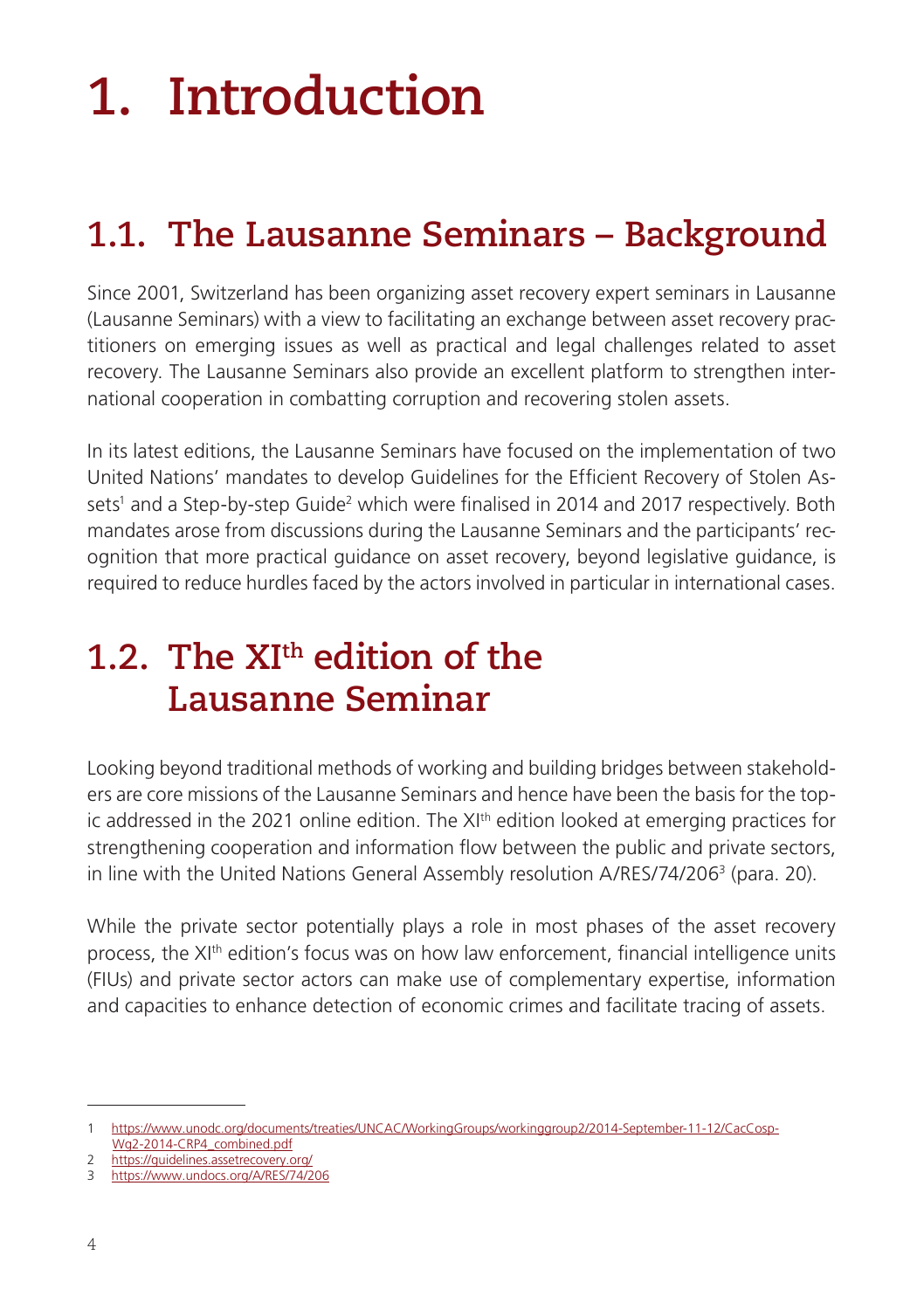<span id="page-4-0"></span>The Seminar drew heavily on first-hand experience of the 150 participants (from all continents, more than 40 States and both the public and private sectors) with a view to examining how cooperation between the public and private sectors can be strengthened in order to make the asset recovery process more effective.

It was found that a growing number of States are testing different models of public-private cooperation for the sharing of information to identify illicit assets and illegal financial flows. Some of these were presented at the Seminar in order to learn from, and discuss the experiences made so far, and to analyze challenges and success factors. The Seminar looked at different approaches in both civil and common law States.

The program of the Seminar is attached to the present Summary Report (see page 19). The Seminar was held under the Chatham House Rule<sup>4</sup>.

### **1.3. The purpose of the present Summary Report**

The XI<sup>th</sup> Lausanne Seminar raised awareness of recent innovations with regard to the use of public-private collaboration to achieve asset recovery outcomes, providing participants with insights and tools for the development of public-private financial information-sharing partnerships (FISPs) in their respective jurisdictions.

In this Summary Report, the Swiss Confederation together with the International Centre for Asset Recovery (ICAR) of the Basel Institute on Governance and the World Bank/ UNODC Stolen Asset Recovery (StAR) Initiative, and with the support of the Royal United Services Institute (RUSI) 'Future of Financial Intelligence Sharing' (FFIS) research program, summarize the discussions of the Seminar as a formal output.

This summary also compiles insights on how to address or resolve challenges to effective cross-border asset identification, freeze and confiscation, leveraging advances in public-private collaboration and opportunities for greater cooperation between FISPs identified during the Seminar.

<sup>4</sup> <https://www.chathamhouse.org/about-us/chatham-house-rule>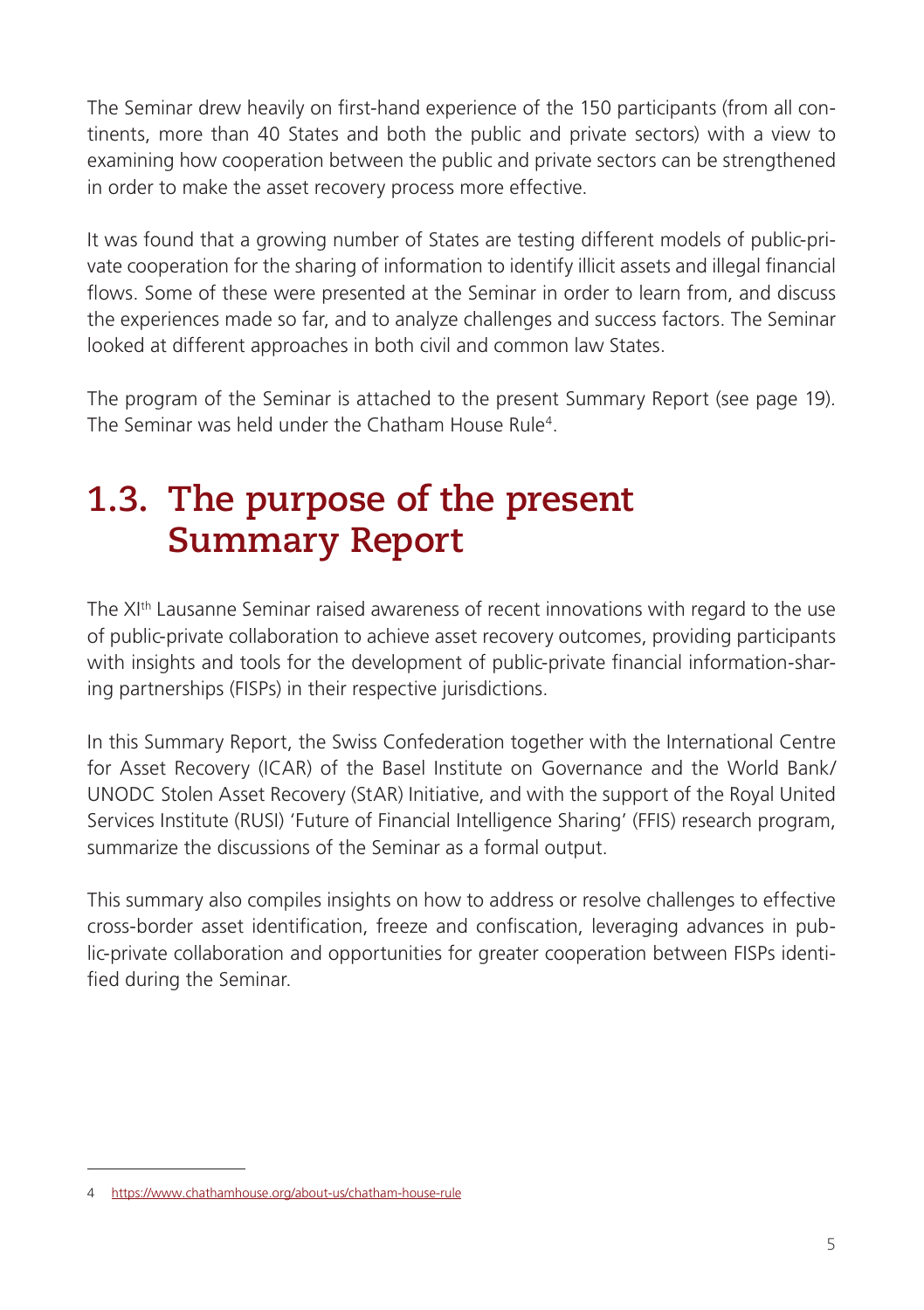## <span id="page-5-0"></span>**2. What are FISPs?**

FISPs are generally understood to be a partnership of financial institutions (major reporting entities in the private sector), FIUs and Law Enforcement Agencies (LEAs).

FISPs can operate at different levels:

- <span id="page-5-1"></span>– At the strategic level, public and private actors share information for instance in order to develop financial crime typologies (what are the new 'criminal trends'?) and to co-develop, test and refine risk indicators to improve suspicious activity reports (SARs) by the private sector. Typically, strategic information does not contain confidential identifying information about specific suspects or clients of financial institutions and, as such do not require generally enabling legislation. Some FISPs publish the product of their collaboration, others share them only with financial institutions. The exchange of information between public and private sector with regard to risks and threats also corresponds to international standards (see Recommendation 1 "assessing risks and applying a risk based approach" and Recommendation 2 "national cooperation and coordination" of the FATF).
- At the tactical level, public and private actors share information to enhance law enforcement investigations in specific cases. Tactical information can include the names of suspects or other identifying information relevant to the investigation. The sharing of such information may require enabling legislation. Participating private actors can use the information received from public actors to search their systems for suspicious activities. They can then share sensitive information back with public actors either through SARs or dynamically within the FISP.

Since 2015, there has been a steady development in the creation of FISPs with more than 20 FISPs having emerged in some 18 States (in both common and civil law jurisdictions). Most of these are national-level FISPs, but some trans-national, cross-border FISPs are developing. 20 out of the top 30 global financial centers are covered by a FISP.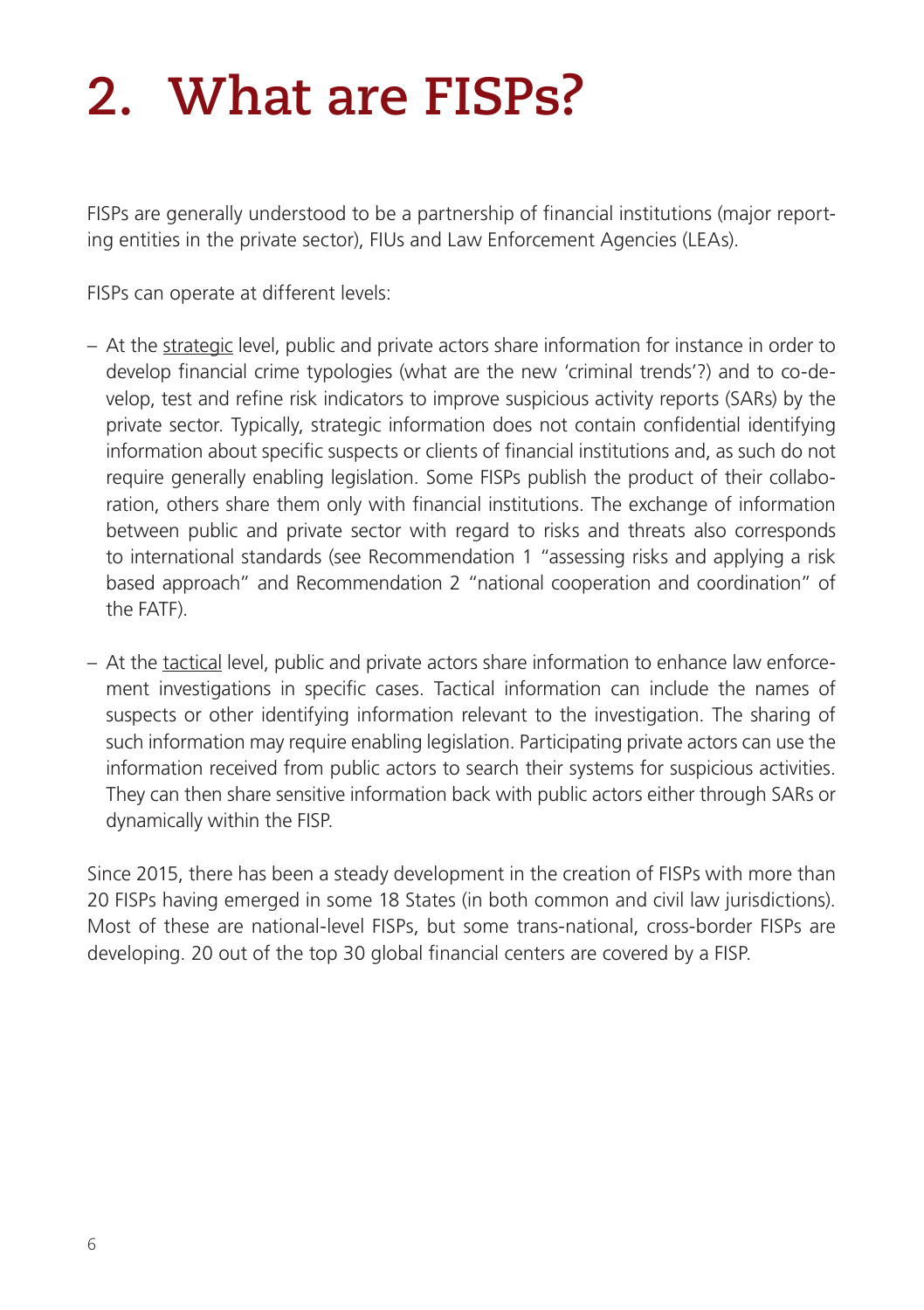## <span id="page-6-0"></span>**3. What are the benefits of FISPs?**

FISPs, to varying degrees, demonstrate benefits for both participating private and public actors. Private actors are often at the frontline to detect crime and benefit from FISPs in particular as follows:

- Private entities can find it challenging to identify potential criminality without guidance from public agencies about patterns and trends in criminal behavior. Shared information may help them optimize compliance with the anti-crime legal framework, their risk assessment, better target searches and analysis, and thus use their resources more efficiently;
- FISPs may help improve prevention and early detection of crime, which are key elements to protect the integrity and reputation of private actors;
- FISPs may increase understanding in the public sector about complex financial issues and their vulnerabilities, and more generally foster a more collaborative and constructive relationship between public and private actors; and
- FISPs may help private actors protect their clients and thus increase the level of security. For example, participating private actors may receive information about a specific account known to be used by a scammer to receive payments obtained by fraud. Such information allows participating financial institutions to block payment orders to this account, and thus protect their clients.

Participating public actors also benefit from FISPs in terms of:

- An increase in the number of SARs addressing threats prioritized by the respective FISP;
- More timely and relevant reporting in response to active investigations or live incidents; less "false positive signals";
- Improved quality and utility of SARs;
- Improved expertise related to current trends, typologies and risk indicators; and
- Improved law enforcement outcomes supporting investigations, prosecutions, asset recovery or other disruption of criminal networks.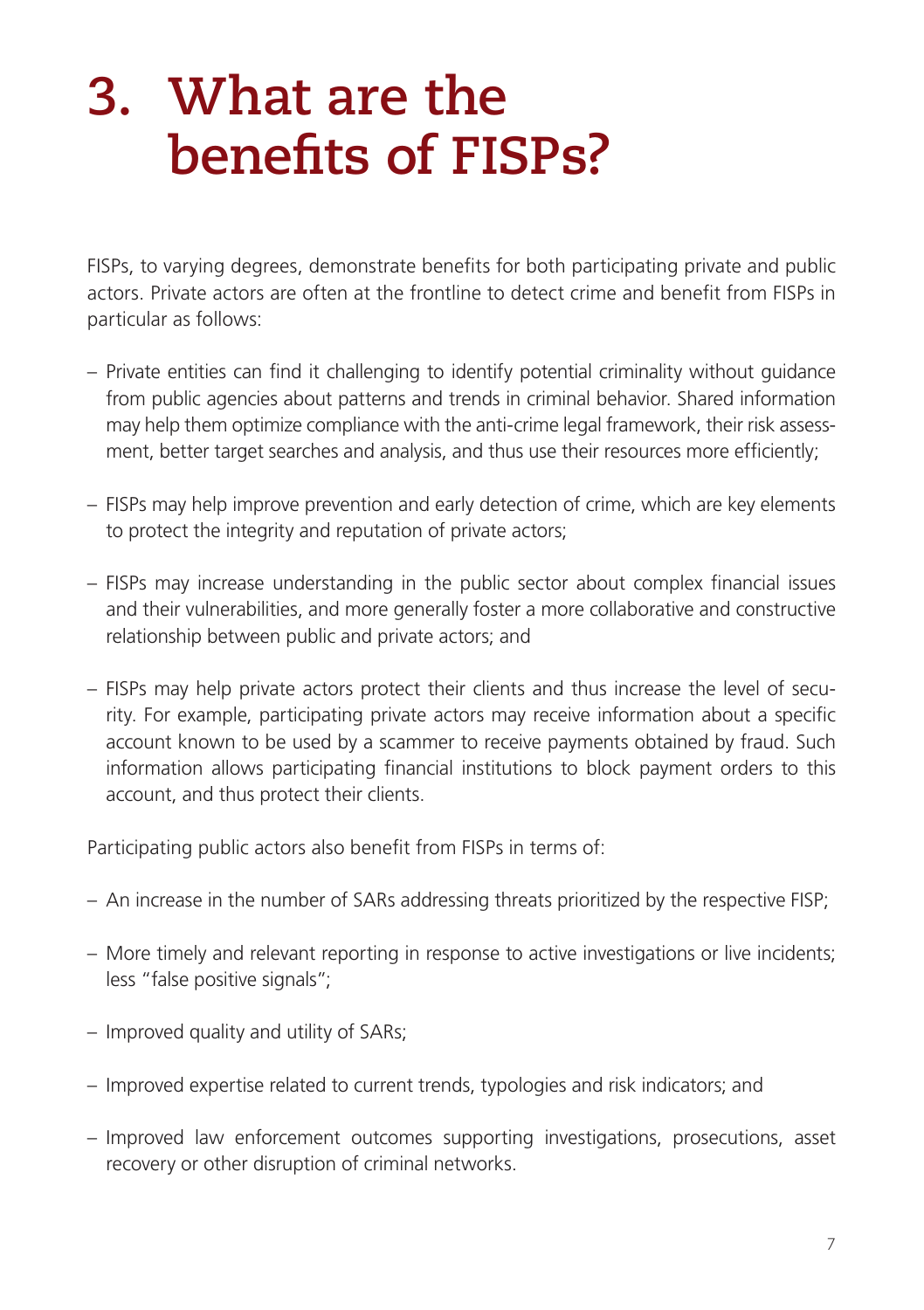*In practice, FISPs are successful as quantitative indicators of impact demonstrate.* 

*From February 2015 to June 2020 the Joint Money Laundering Intelligence Taskforce (JMLIT; United Kingdom) handled 750 cases, seized and restrained assets in the amount of GBP 56 million (approx. USD 75 million) and identified over 5'000 suspect accounts that were previously not known to law enforcement.* 

*In the Hong Kong Special Administrative Region of the People's Republic of China, from May 2017 to May 2020, 108 cases were presented to the Hong Kong Fraud and Money Laundering Intelligence Taskforce (FMLIT), leading to the identification of 8'162 accounts, 379 persons and 513 companies relevant to investigations (previously unknown to police). HKD 646.8 million (approx. USD 83 million) of assets were frozen, restrained or confiscated. HKD 105.6 million (approx. USD 13.5 million) of loss to fraud were actively prevented. 250 persons were arrested and 16 prosecution cases were achieved as a result of FMLIT information-sharing.* 

*Since the end of 2019, the Netherlands Serious Crime Taskforce (SCTF) has investigated five cases, which has led to around 195 unusual transaction reports, of which 189 have been declared suspicious by the FIU. In addition, the cases and reports by the SCTF have offered insight into criminal networks and modus operandi.*

*(Source: RUSI/FFIS report ['Five years of growth in public–private financial informa](https://www.gcffc.org/survey-report-five-years-of-growth-in-public-private-financial-information-sharing-to-tackle-crime/)[tion-sharing partnerships to tackle crime](https://www.gcffc.org/survey-report-five-years-of-growth-in-public-private-financial-information-sharing-to-tackle-crime/)' 5)*

<sup>5</sup> [https://www.gcffc.org/survey-report-five-years-of-growth-in-public-private-financial-information-sharing-to-tackle-crime/](https://www.gcffc.org/survey-report-five-years-of-growth-in-public-private-financial-information-sharing-to-tackle-crime)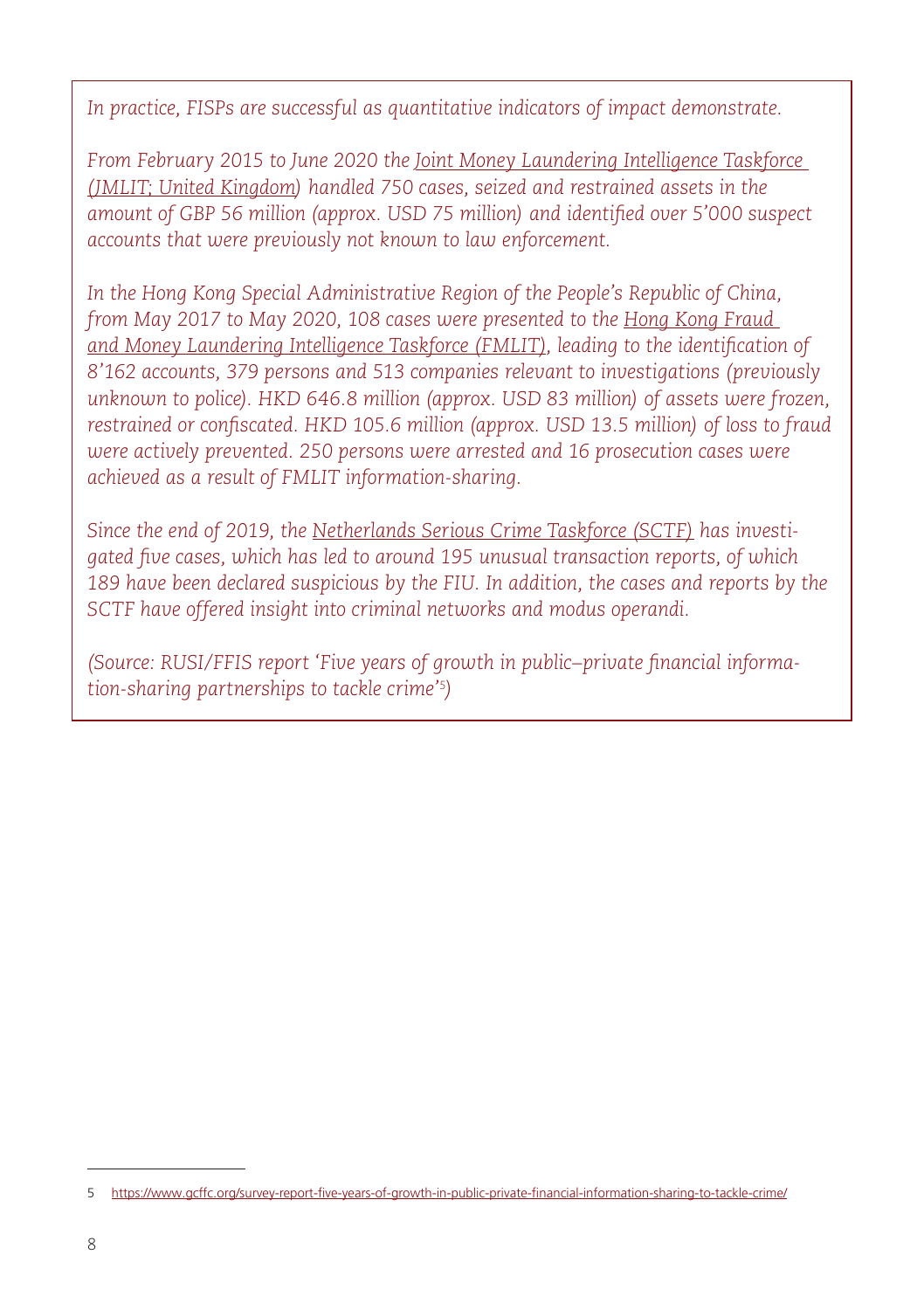## <span id="page-8-0"></span>**4. Can FISPs support asset recovery outcomes?**

The World Bank/UNODC StAR Initiative groups obstacles to asset recovery under three headings:

- *General or institutional barriers*, including (i) the lack of a comprehensive, sustained and concerted policy or strategy to identify asset recovery as a priority and to ensure alignment of objectives, tools, and resources to this end, (ii) as well as the lack of adherence to and enforcement of anti-money laundering measures as a means to prevent and detect the proceeds of corruption.
- *Legal barriers*, including (i) onerous requirements for mutual legal assistance, (ii) excessive banking secrecy and (iii) overly burdensome procedural and evidentiary laws.
- *Operational barriers*, including (i) the lack of expertise and resources to effectively trace and tackle the sophisticated schemes used by criminals to launder money, (ii) the difficulty in having access to the widest possible range of sources of information during the pre- and investigation stage, (iii) the difficulty in identifying contact points in other States, (iv) as well as the lack of cross-border cooperation and information exchange and (v) the difficulty in managing and preserving assets that have been restrained during the recovery process.

While they may not help overcome legal barriers as such, FISPs can contribute significantly in addressing general and operational barriers and thus in promoting asset recovery outcomes. To mention just a few:

- Timing being essential in asset recovery cases (e.g. identifying or freezing assets before they disappear), FISPs can speed up processes by generating timely, credible and actionable intelligence and providing it to LEAs.
- Within the framework of FISPs, private actors can share their specialized expertise with public actors and facilitate a better understanding of the complexity of financial products, current risks and criminal patterns.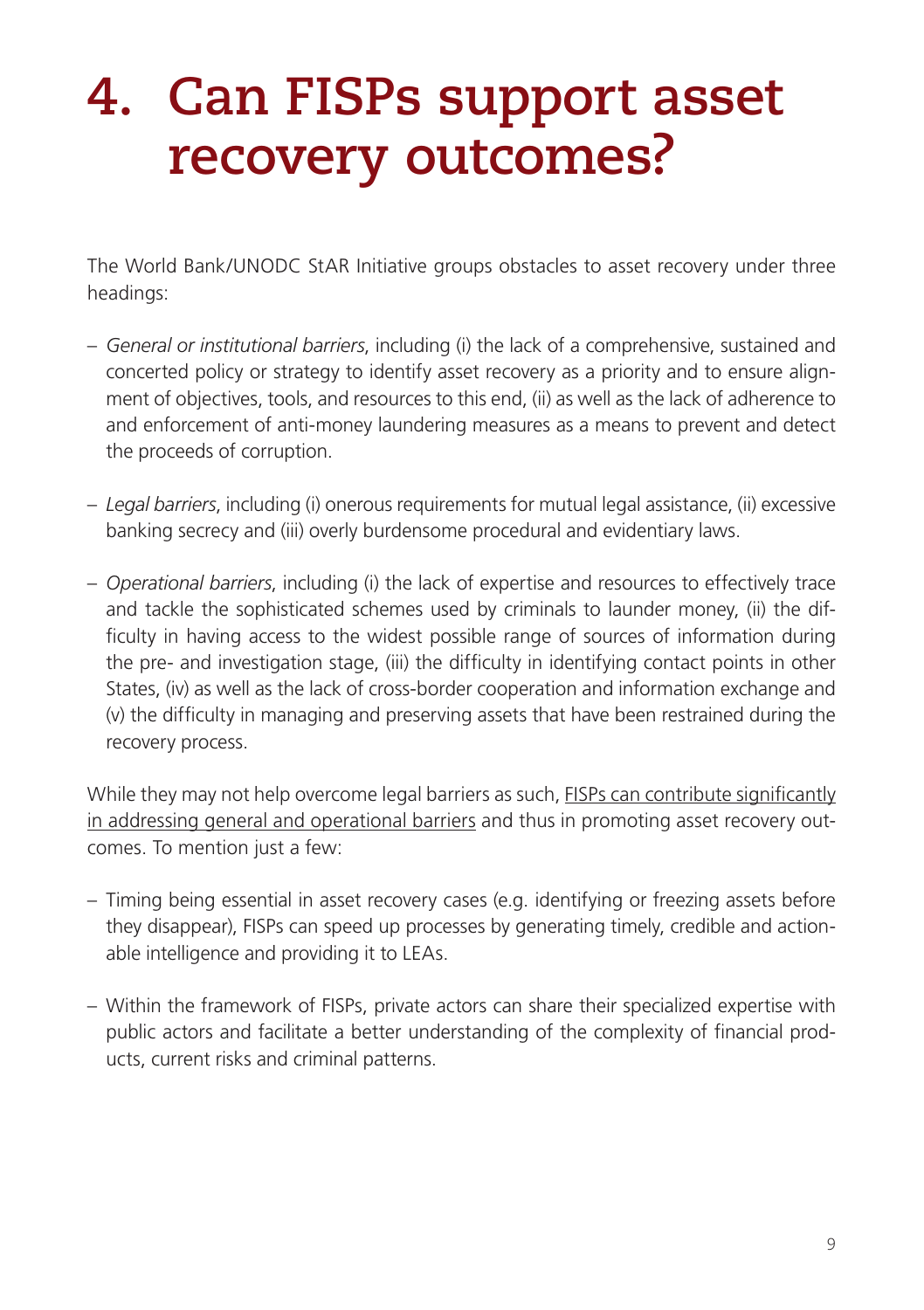- A constructive dialogue between private actors holding assets and public actors restraining them may facilitate the sound management of frozen assets.
- This cooperation leads to a better understanding of risks and crimes and as a consequence crimes are more difficult to commit (preventive effect).

The potential of FISPs in supporting asset recovery outcomes exists, but needs to be further explored and developed.

*The purpose of the South African Anti-Money Laundering Integrated Task Force (SAMLIT), a FISP between the private (banking community) and the public sector, is to generate timely and credible intelligence to LEAs and ultimately provide admissible evidence to facilitate effective law enforcement action.* 

*Since its establishment in 2019, SAMLIT has provided significant support to South African LEAs by sharing 4'536 high quality financial intelligence reports, blocking ZAR 712.1 million (approx. USD 45 million) being the proceeds of crime in bank accounts and providing financial intelligence that enabled the recovery of criminal proceeds to the value of ZAR 1.749 billion (approx. USD 111 million).*

*Through data mining, operational analysis and targeted scanning by its partners of the private sector, SAMLIT has facilitated a more comprehensive view of transactions and customer behavior when it came to the identifying of assets for their preservation and recovery.* 

*(Source: '[SAMLIT Annual Review | 2020'](https://www.sabric.co.za/industry-information/samlit/) 6)*

<sup>6</sup> <https://www.sabric.co.za/industry-information/samlit/>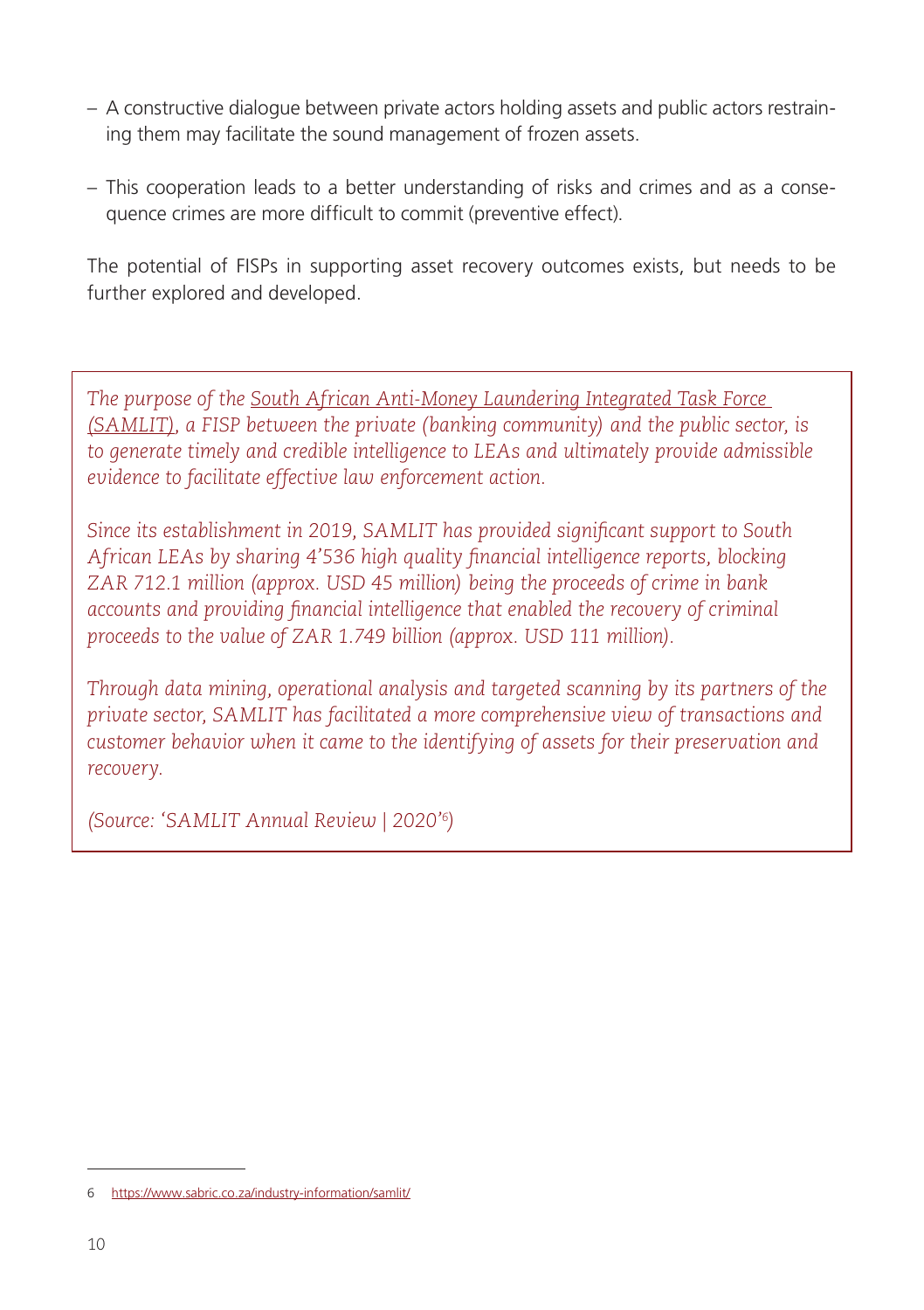## <span id="page-10-0"></span>**5. The importance of cross-border information-sharing**

Corruption and money laundering are global threats and require an international collective response. Classical cross-border information-sharing between LEAs of different States exists, but can be slow and often paved with difficulties. Mutual legal assistance is the formal procedure of providing assistance between States and it is often a time-consuming exercise.

Even if these classical formal processes are cumbersome, they are necessary to safeguard the sovereign rights of each State and the principles of the rule of law. Under these conditions, it is all the more important to think of ways to support them and make them as efficient as possible. One avenue is police to police and FIU to FIU or diagonal (police to FIU and FIU to police) cooperation. Such cooperation is faster and less time consuming. Another avenue are FISPs.

On the private side, many actors are internationally active. Through their networks, they hold extensive knowledge of cross-border financial activities. On the public side, international cooperation exists between LEAs and between FIUs within the framework of the Egmont Group, which brings together 167 FIUs. Joining these private and public components into cross-border FISPs would strengthen asset recovery on a global scale.

The following example illustrates a weakness of the present global framework and the need for cross-border FISPs: Some financial institutions with subsidiaries in different States may have a global picture of cross-border criminal behaviors (full 'puzzle'). But, in order to comply with domestic limitations, they may have to break the 'puzzle' into pieces and give only partial information to the FIUs, respectively LEAs of each State concerned. Such fragmentation makes the transmitted information of little use for FIUs and LEAs. Public private information-sharing at the international level, such as in the context of the Europol Financial Intelligence Public Private Partnership (EFIPPP), might help improving the situation.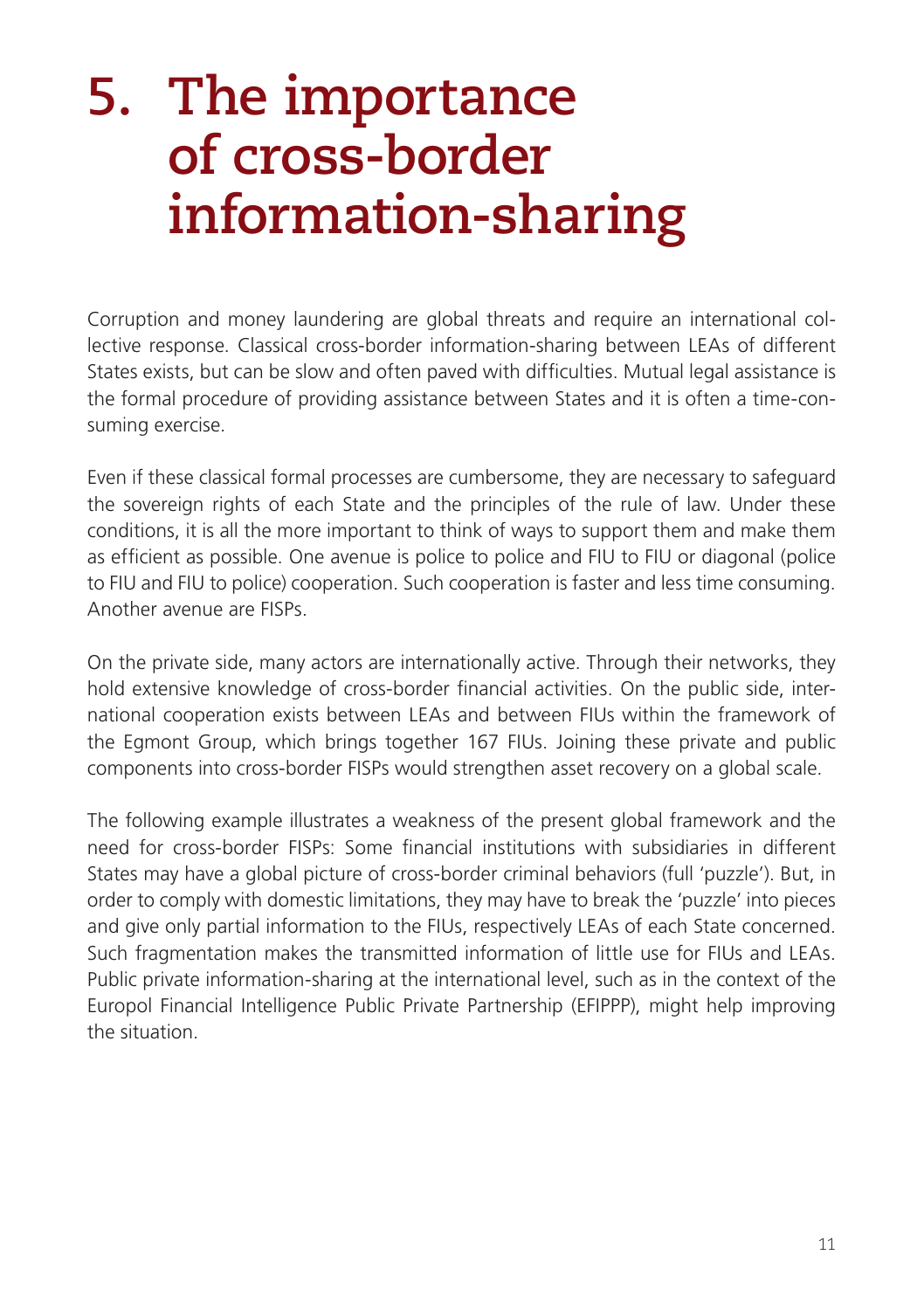*The Egmont Business Email Compromise (BEC) project is an example of an efficient FISP at the international level. BEC fraud involves schemes in which criminals compromise the e-mail accounts of victims either (i) to send fraudulent payment instructions to financial institutions in order to misappropriate funds or (ii) to cause data to be transmitted fraudulently to conduct financial fraud.* 

*To address the increasing and serious threat posed by BEC to financial institutions and their customers, 11 FIUs launched the 'Egmont BEC Project Team', which is focused on analyzing BEC trends, indicators and methodologies, as well as to share key findings with FIUs.*

*To ensure that stolen assets can be recovered, the 'Egmont BEC Project Team' defined a procedure to speed up cooperation between different FIUs: (i) A financial institution*  detects a red-flag indicator of a suspected BEC on the account of a victim or an offender; *(ii) the financial institution immediately files a SAR to its national FIU and flags it as BEC-fraud related; (iii) the national FIU addresses a 'rapid response' request to the destination State's FIU and asks it to take immediate action to recover the stolen assets.* 

*Such an approach was successful in the case of a transnational syndicate operating a BEC, which targeted several US residents purchasing a property. The US Financial Crimes Enforcement Network (FinCEN) filed a request to South Africa's Financial Intelligence Centre (FIC). Upon receipt of the request, on the same day, the FIC contacted the local banks mentioned in the request to verify the transactions and block the funds in the accounts. The immediate actions taken by the FIC resulted in a total of about USD 453'600 being secured and refunded to the victims.* 

*(Source: ['Best Egmont Cases – Financial Analysis, Cases 2014–2020](https://egmontgroup.org/en/document-library/11)' 7)*

<sup>7</sup> <https://egmontgroup.org/en/document-library/11>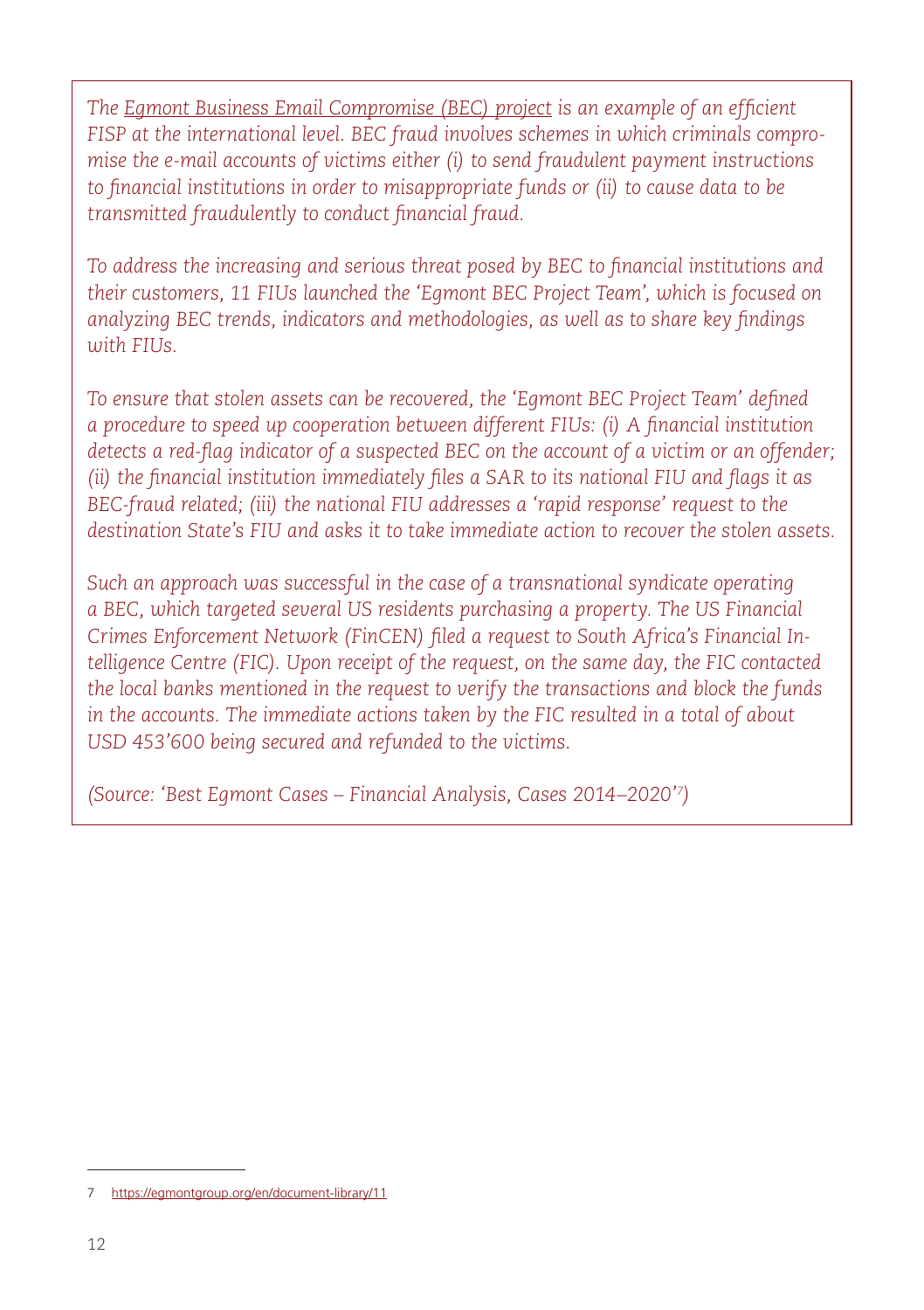# <span id="page-12-0"></span>**6. Key findings**

#### **6.1. "Start small"**

Bearing in mind that a collaboration between public and private actors might represent a paradigm shift and might necessitate breaking down silos and legacy cultures, actors wishing to establish FISPs should 'start small':

- Consider starting (i) with informal cooperation between few actors, (ii) with strategic information-sharing (as this type of FISP might be easier to set up within the existing legal framework) and (iii) with one-way information-sharing (before developing two-way information-sharing);
- Consider starting with what is already feasible (what is not prohibited) within the existing legal framework, so as to be able to progress, build trust and show 'proof of concept', in other words generate evidence to support legislative amendments that might be necessary down the road;
- Consider identifying, and focusing on, (i) the most relevant issues in the context of money laundering (e.g. the most prevalent predicate offenses) and in the most exposed sectors, (ii) specific outcomes with measurable targets and (iii) on areas in which successful outcomes are most likely to happen ('low-hanging fruit');
- Consider communicating on success stories (FISP promotion);
- Consider (i) the need for developing understanding in both the private and public sectors on the benefits of setting up a FISP, (ii) the need for training of the participating private and public actors, as well as (iii) budget and resource constraints.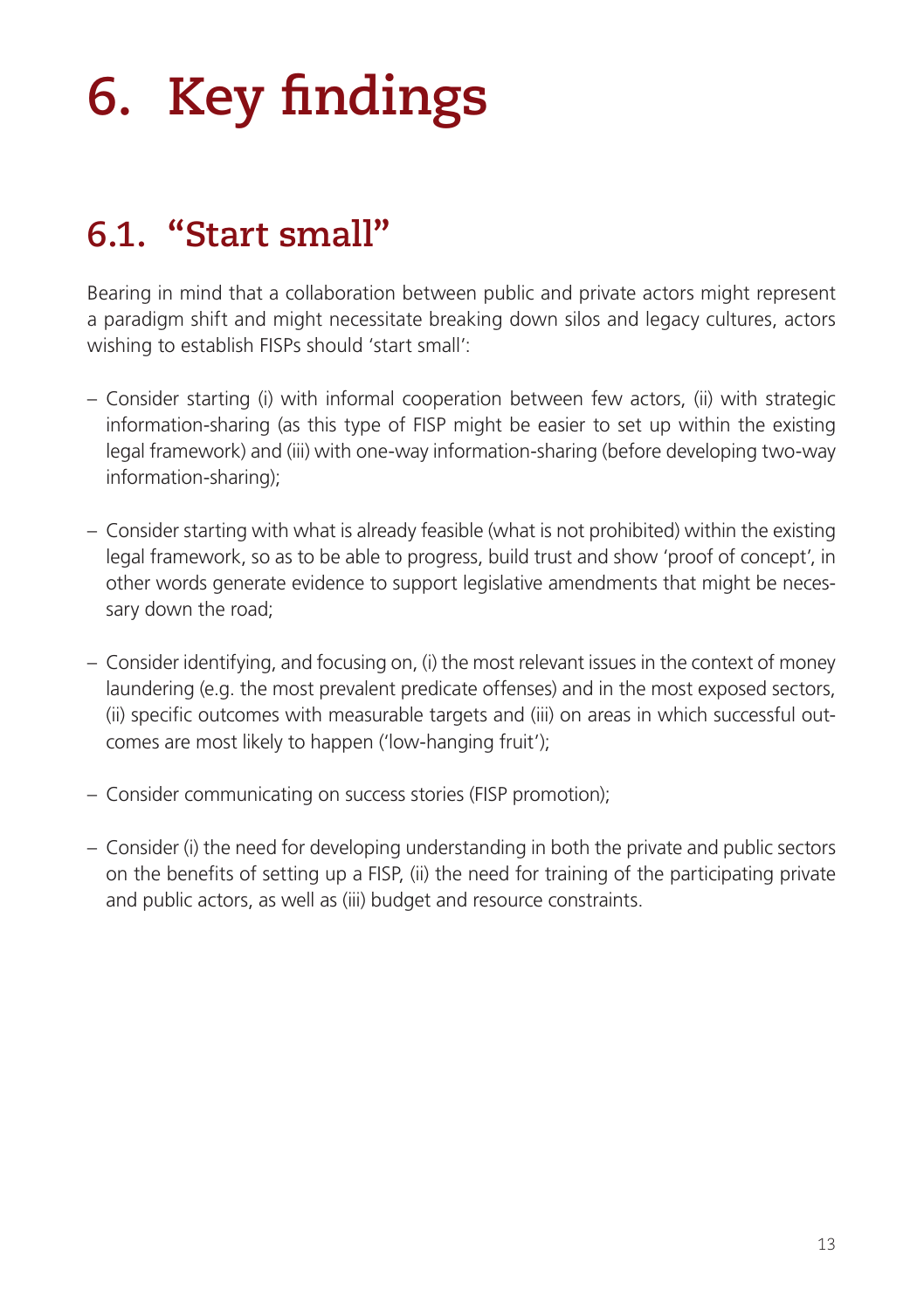### <span id="page-13-0"></span>**6.2. No "one-size-fits-all"**

The analysis of existing mechanisms shows that FISPs should reflect the reality on the ground and meet the specific institutional set-up and the needs of each context. In other words, there is no 'one-size-fits-all':

- Consider that public and private actors can exchange information at the strategic level or at the tactical level or both (see page [6\)](#page-5-1);
- Consider that three main types of format for FISPs exist:
	- *Co-location of analysts / Secondment model:* Public and private sector analysts sit side by side and work collaboratively in real-time to support FISP objectives;
	- *Convened meetings with non-permanent membership, at the direction of the FIU:* The FIU convenes the FISP on an irregular basis with no permanent membership from the private sector. Meetings typically focus on specific cases or financial crime threats, and membership for each meeting or project is chosen in response to the case at hand;
	- *Regularly convened meetings:* FISP members convene on a regular basis, but do not co-locate for a prolonged amount of time.
- Consider that there is no unique 'universal' solution and that the best solution for a specific context might not be a copy-paste of one existing model but a pick-and-choose from different aspects of successful models;
- Consider that flexibility is key, that FISPs are at the beginning of a long journey and are devoted to evolve in line with the development of the context, and that flexibility should guide the setting up of FISPs, including when amending the legal framework;
- Consider that FIUs can act as 'interpreters' between private and public actors who do not always 'speak the same language' and that, as such, FIUs have been placed at the center of different existing FISPs.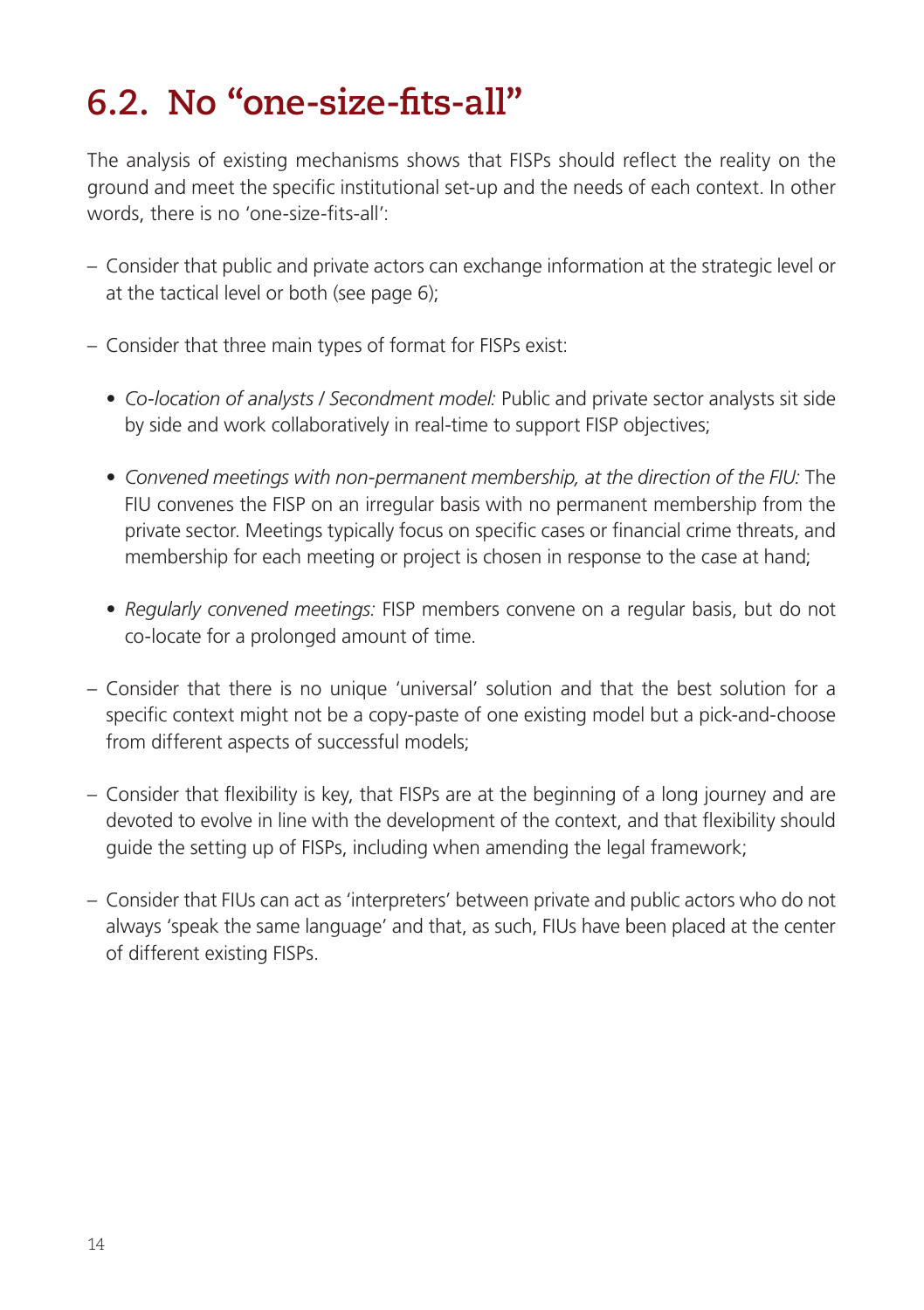### <span id="page-14-0"></span>**6.3. Communication and information exchange**

Effective communication and exchange of information is crucial in FISPs:

- Consider that information exchange should be open, simple and as soon as the established collaboration is ready to move beyond one-way exchange – mutual (both public-to-private and private-to-public; 'two-way street');
- Consider that communication should be continuous and that regular follow-up is necessary ('don't just share information, ask for feedback'; 'don't just receive information, provide feedback');
- Consider that information exchange and communication should ideally develop into a real dialogue, in which the participating public or private actors can articulate a threat and define together what optimal support the other side should offer;
- Consider that each actor be it private or public should 'translate' its communications into the language of the receiving entity, to make sure that the message will be understood;
- Consider giving to the extent necessary/possible access to significant systems and databases, taking into account the importance of keeping data secure and be compliant with data protection provisions;
- Consider that mainstreaming FISPs within Anti-Money Laundering (AML) / Combating the Financing of Terrorism (CFT) regimes would support greater private sector resourcing to be available for FISPs activities.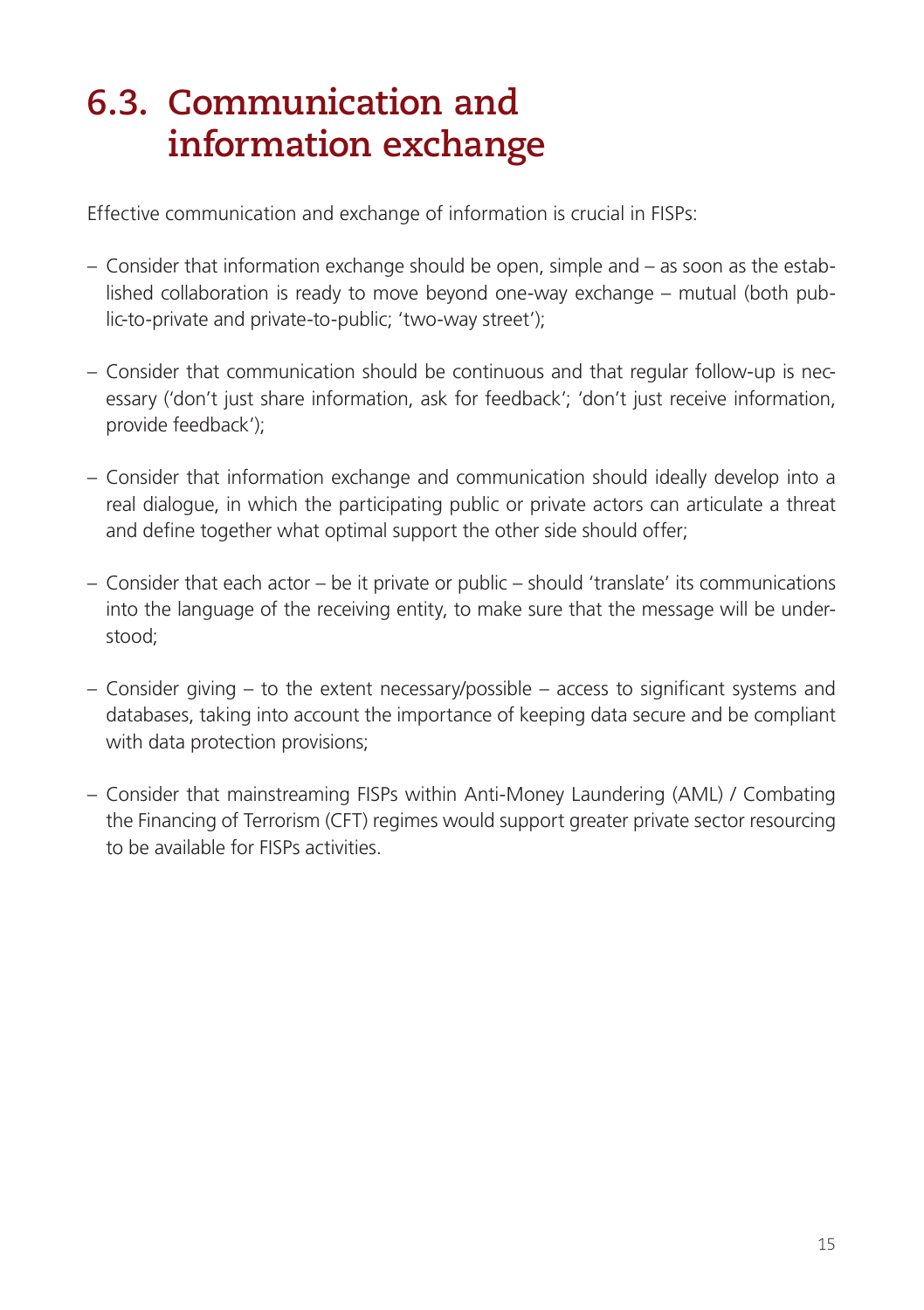### <span id="page-15-0"></span>**6.4. Building and maintaining trust**

Building and maintaining trust is key to ensuring in the long term the proper functioning of any FISP. In addition to the points mentioned in the previous section ('6.3. Communication and information exchange'), the following elements might promote trust:

- Consider defining clearly and from the outset the 'rules of the game' and clarifying the role of each participating actor, by jointly developing guidelines and collecting best practices;
- Consider the importance that the right person be at the right position and that vetting processes might be necessary;
- Consider that personal (including informal) contact and continuity in relation to participating actors and their representatives is likely to build up trust;
- Consider ensuring a similarity in terms of hierarchy of participating representatives, so that everyone feels comfortable and equally 'allowed' to actively participate and share information;
- Consider that information should be shared only with the participating actors who need it (balancing security and information control against wider reach of information exchange);
- Consider that for the exchange of tactical information on specific cases or persons the legal framework might need to be established or amended, as both private and public actors might need to be legally covered before sharing such information. In establishing legal frameworks, specific attention should be paid on protecting privacy rights and on information obtained or used in the context of investigative or judicial processes.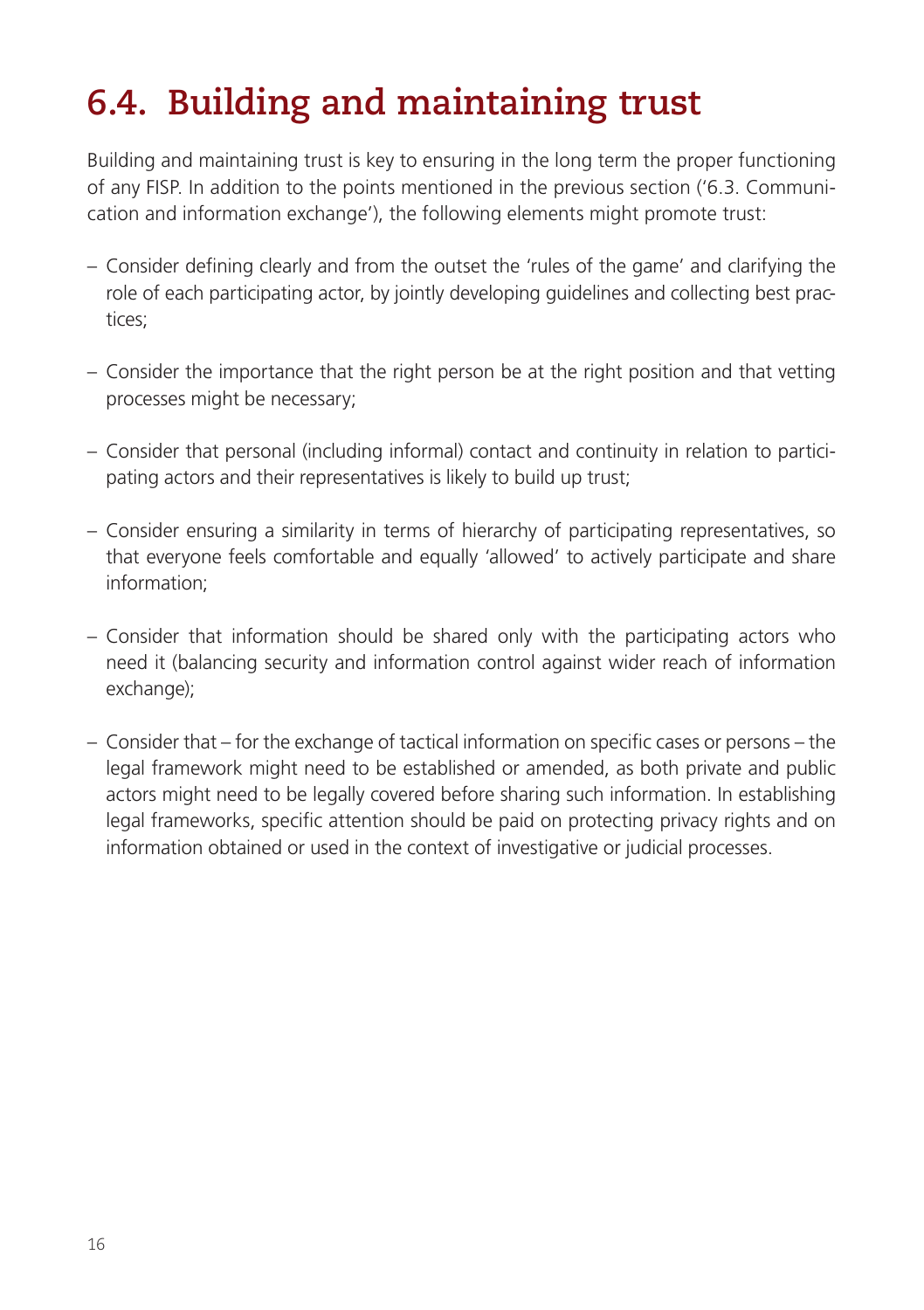### <span id="page-16-0"></span>**6.5. Cross-border information-sharing**

Asset recovery being in many cases a cross-border endeavor, it is necessary to explore what FISPs can offer in that respect:

- Consider how FISPs can be used as tools that facilitate cross-border information-sharing (like the Egmont Group's BEC project);
- Consider defining a procedure to speed up the cooperation between different national FIUs ('rapid response', spontaneous disclosure) and establish points of contact within the FIUs and LEAs;
- Consider thinking about the development of possible cross-border FISP models, for example:



- Consider enabling foreign LEAs to engage in domestic FISPs operations;
- Consider involving multinational private actors in FISPs operations;
- Consider using existing interagency networks (such as the Egmont Group, the Camden Asset Recovery Inter-agency Network (CARIN), the International Anti-Corruption Coordination Centre (IACCC) and the newly formed Global Operational Network of Anti-Corruption Law Enforcement Authorities (GlobE Network)) to facilitate cross-border cooperation;
- Consider exploring how new technologies can enhance manually conducted existing information-sharing mechanisms (e.g. legal requests to disclose information to law enforcement) while safeguarding and upholding personally identifiable information (Privacy Enhancing Technologies).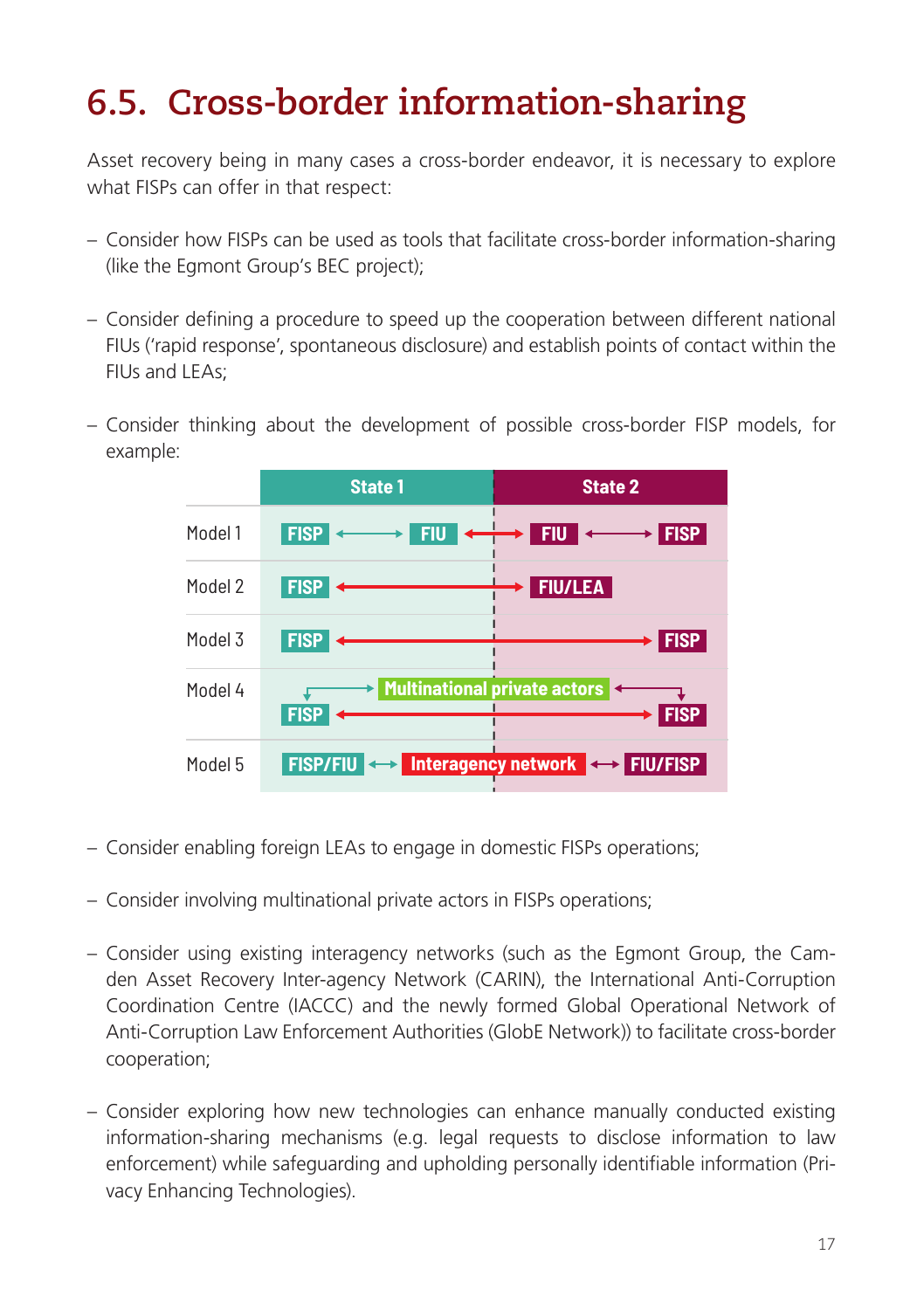## <span id="page-17-0"></span>**7. Conclusion and next steps**

The XI<sup>th</sup> edition of the Lausanne Seminar provided an excellent first glance on the various existing public-private collaboration models and on how they can contribute to achieve asset recovery outcomes. The presentations and discussions during the Seminar raised awareness with regard to recent innovations and to areas where there is a need for further development. There is a promising potential for development on a wider scale and deepening of public-private cooperation in the field of asset recovery.

The reflections around this theme will be pursued. The next edition of the Lausanne Seminar could be an opportunity to continue the fruitful exchanges on FISPs in the field of asset recovery initiated in September 2021.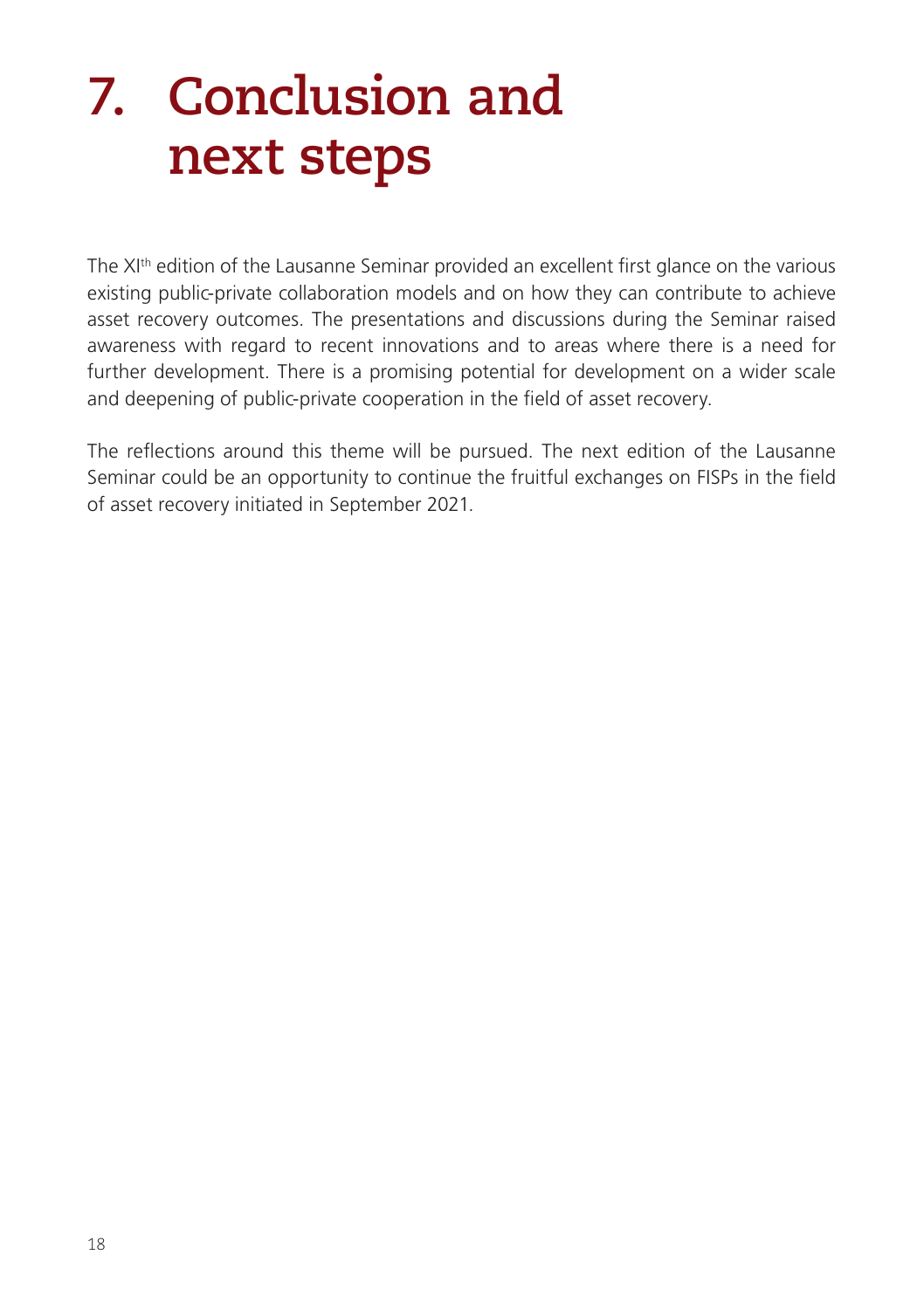### <span id="page-18-0"></span>**Annex – Program of the XIth Edition**

- **1. Thursday, 2 September 2021**
- **1.1. Introductory session, welcome and objectives**

#### **Public-private financial information-sharing partnerships (FISP) in general**

**1.2. Introductory presentation:** What are public-private financial information-sharing partnerships?

*The general concept of public-private financial information-sharing partnerships and recent developments*

**1.3. Panel:** Country experiences in establishing public-private financial information-sharing partnerships

#### **Public-private financial information-sharing partnerships in the field of asset recovery at the domestic level**

- **1.4. Round table:** Experiences in delivering asset identification, freeze and confiscation outcomes through public-private financial information-sharing partnerships
- **1.5. Organizational remarks for breakout groups:** Breaking down the contribution of public-private financial information-sharing partnerships for asset recovery and explainer for breakout groups

*Current understanding of phases of the asset recovery process (identification, freeze, confiscation, return)* 

*Typical information-sharing requirements and challenges* 

*Administrative remarks and launch for breakout groups*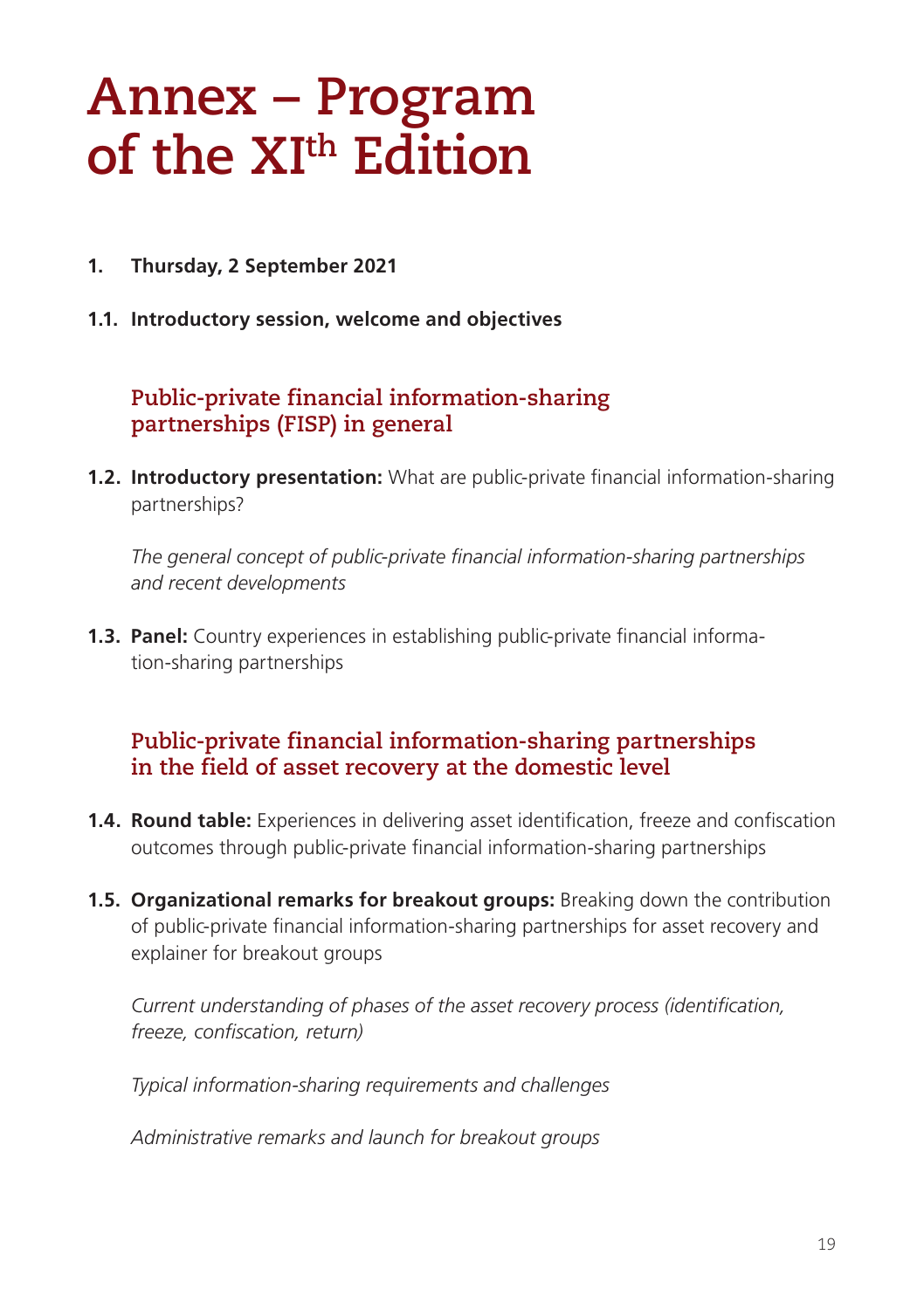**1.6. Break-out groups:** Each group discusses the relevance of public-private financial information-sharing partnerships in the field of asset recovery, on the basis of a scenario (case analysis to launch the discussion).

*How public-private financial information-sharing partnerships are being used to recover assets – Understanding the conditions for successful cases.*

*Breakout group 1) The use of public-private partnership in support of international investigation benefitting from compromised criminal communication devices*

*Breakout group 2) The use of public-private partnership to achieve asset recovery outcomes in a human trafficking example*

*Breakout Group 3) How governance and cross-government collaboration links to public-private partnerships to achieve asset recovery outcomes – Understanding governance and structures that can support asset recovery outcomes*

*Breakout Group 4) How partnerships produce typologies of financial crime and their role in supporting the asset recovery process – Understanding the value and limits of non-operational public-private information-sharing*

*Breakout Group 5) How private sector participants are contributing through public-private partnerships to enable collaboration to freeze suspect accounts*

**1.7. Wrap-up session:** A rapporteur from each break-out group presents the outcome of the discussions.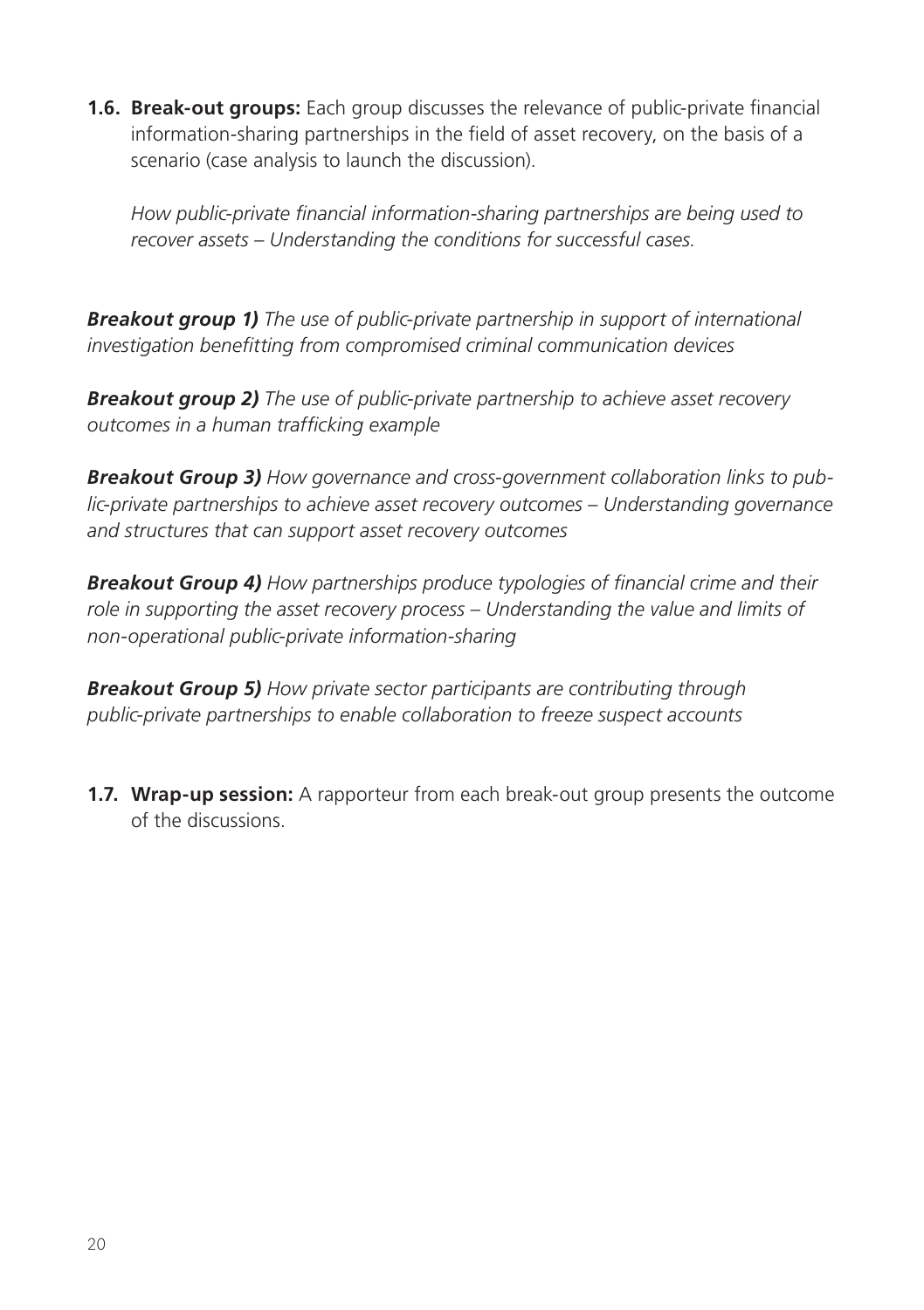- **2. Friday, 3 September 2021**
- **2.1. Welcome and organizational remarks**

#### **Challenges in cross-border information-sharing to support asset recovery outcomes**

*2.2. Round table: What challenges are holding back the effectiveness of cross-border collaboration in the asset recovery process? In this context, what are the challenges faced by cross-border information-sharing?* 

#### **Initiatives to improve cross-border informationsharing to support asset recovery outcomes**

*2.3. Panel: What innovations in cross-border information-sharing are being explored or developed? How are public-private partnerships collaborating across borders?*

#### **Opportunities to address challenges to cross-border collaboration in the field of asset recovery, leveraging publicprivate financial information-sharing partnerships**

#### **2.4. Organizational remarks**

**2.5. Break-out groups:** Each group discusses the key elements necessary to address challenges to cross-border collaboration in the field of asset recovery, leveraging public-private financial information-sharing partnerships.

*Breakout group 1) Learning from success in public-private cross-border collaboration*

*Breakout group 2) A private sector view on how to cooperate across borders more quickly to stop the flight of stolen funds*

*Breakout group 3) Tackling corruption cross-border with public-public information-sharing and public-private information-sharing* 

*Breakout group 4) Exploring how national AML/CFT public-private partnerships can support cross-border asset recovery investigations*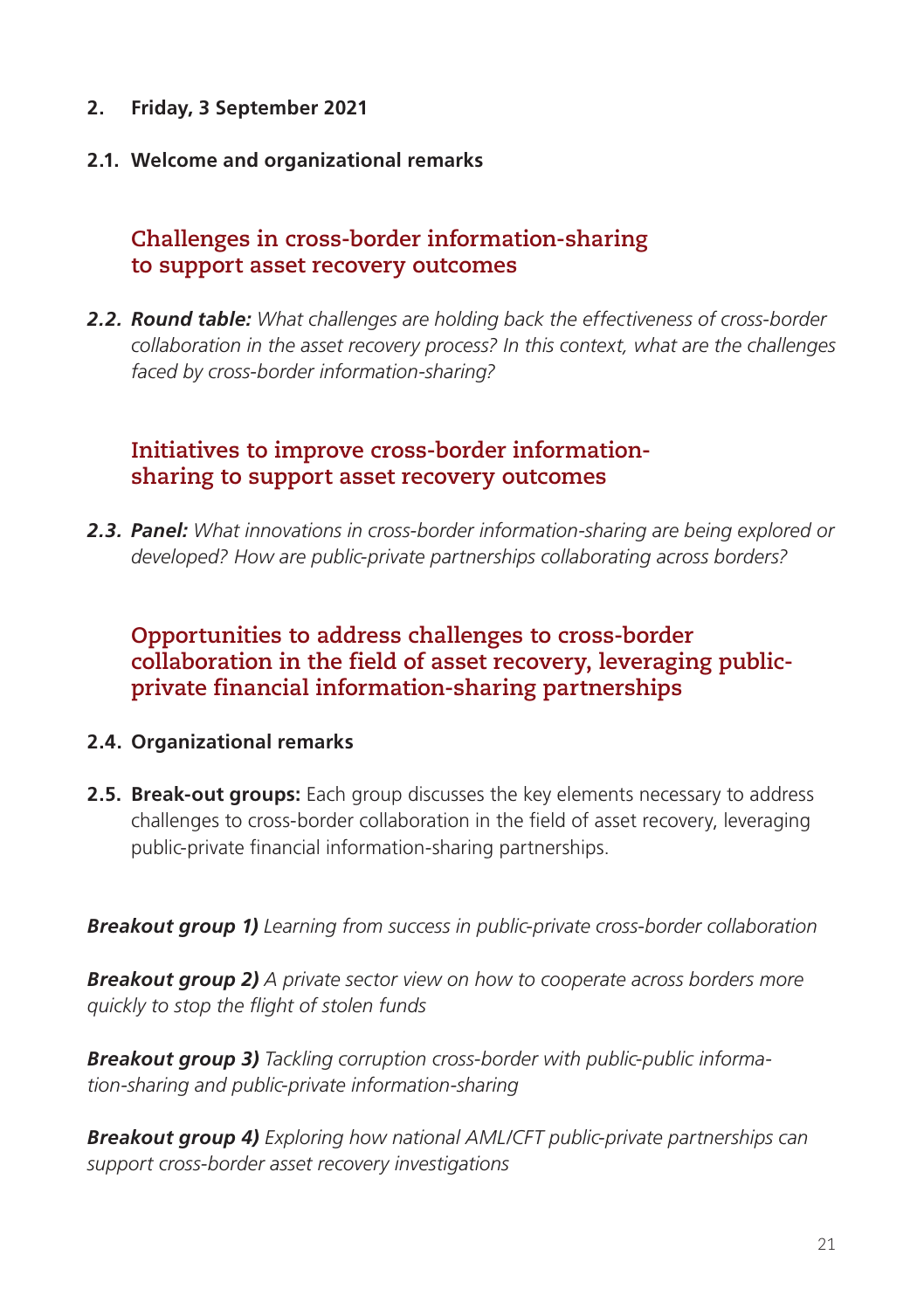*Breakout group 5) Utilising advances in privacy enhancing technology to support greater cross-border information-sharing - How can privacy enhancing technology help support information-sharing within a financial group to understand financial crime risk across borders?*

- **2.6. Wrap-up session:** A rapporteur from each break-out group presents the outcome of the discussions.
- **2.7. Concluding remarks and the asset recovery and public-private partnership agenda moving forward**
- **2.8. Close and thanks by the organisers**